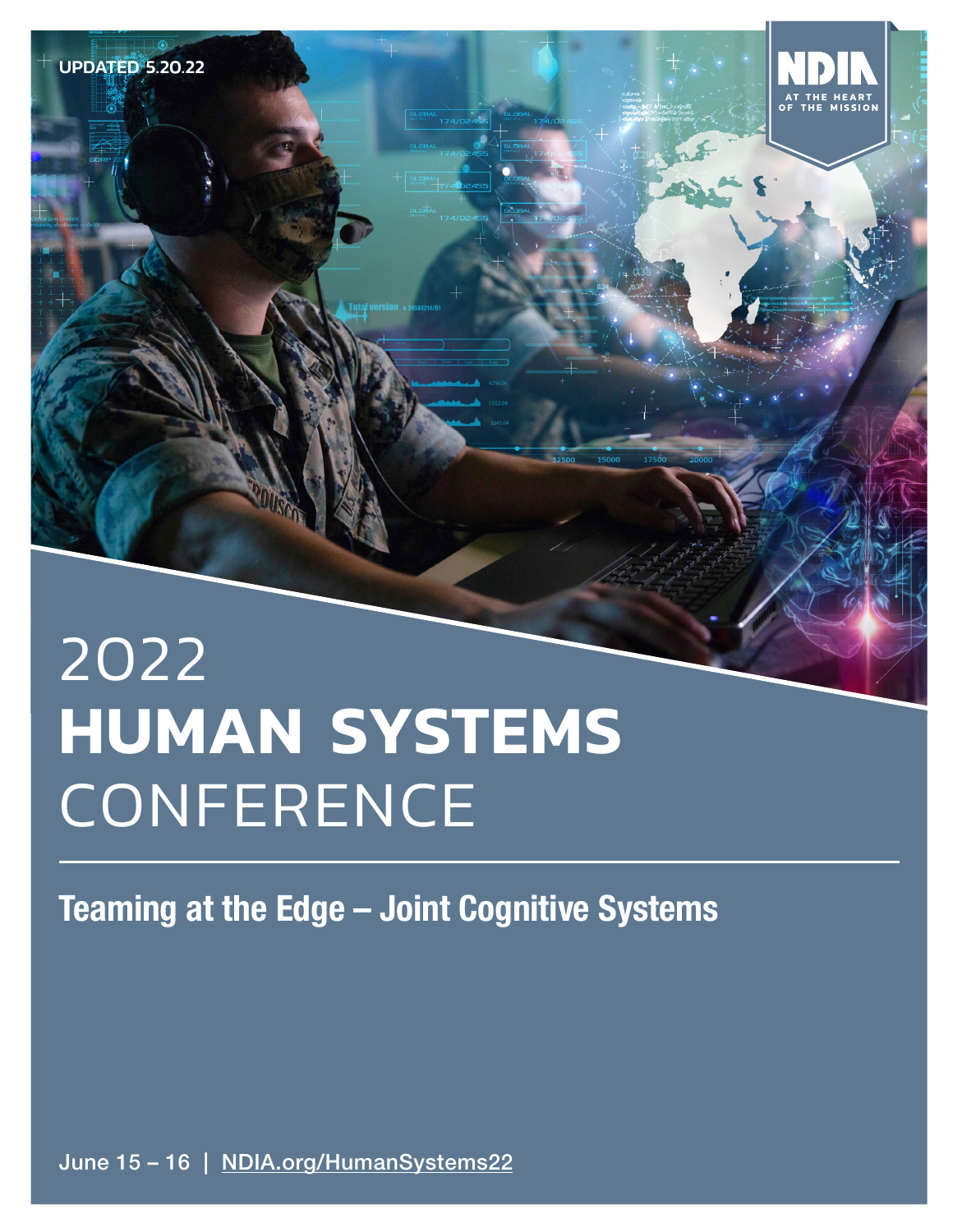# AGENDA

## WEDNESDAY, JUNE 15

#### 7:00 am – 6:00 pm REGISTRATION

#### 7:00 – 8:00 am **NETWORKING BREAKFAST**

#### 8:00 – 8:15 am WELCOME AND INTRODUCTORY REMARKS

Kara Orvis, Ph.D. Chair, Human Systems Division, NDIA Senior Vice President, Research and Engineering Group, APTIMA, Inc.

#### 8:15 – 9:00 am **KEYNOTE ADDRESS**

Matthew Johnson Research Scientist, IHMC

#### 9:00 – 9:30 am **COI OVERVIEW**

Patrick Mason, Ph.D., SES Department Head, Warfighter Performance, Code 34, Office of Naval Research

### 9:30 – 10:00 am **NETWORKING BREAK**

#### 10:00 – 10:30 am INTRO TO TECHNICAL SESSION & COI TRACK BRIEF

Kendy Vierling, Ph.D. Director, Naval Education Division, Office of the Assistant Secretary of the Navy (Manpower & Reserve Affairs) PAE&T Government Co-Chair, Human Systems Division, NDIA

#### 10:30 – 11:50 am SESSION 1 ABSTRACTS (PAE&T)

24440 – A Selective Model for Accelerated Realtime Training Amanda Bond, Lead Scientist, Soar Technology, Inc.

24446 – What is Known and What is Hype? Understanding the State of AR/VR Training Effectiveness Dr. James Belanich, Assistant Director – Research Staff Member, Institute for Defense Analysis

24453 – Reduce Subjectivity: Automated Performance Evaluation Dr. Gwendolyn Campbell, Portfolio Manager, Automated Assessment, Design Interactive

24451 – First Steps in Validating Explicit and Implicit On-the-Job Performance Assessment Dr. Lillian Asiala, Cognitive Scientist, Sonalysts, Inc.

#### 11:50 am - 1:00 pm NETWORKING LUNCH

#### 1:00 – 2:00 pm POSTERS & REFRESHMENT BREAK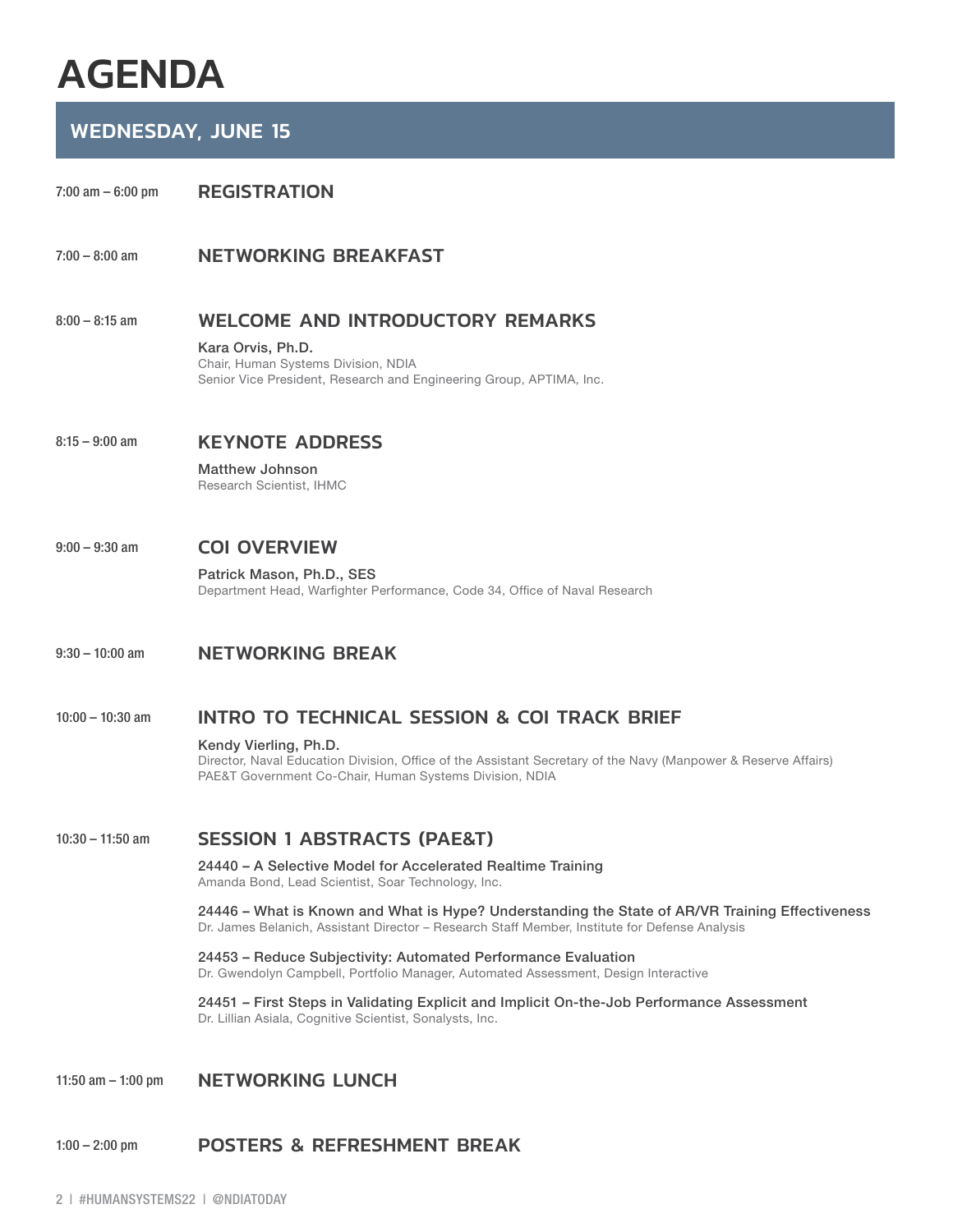| $2:00 - 2:30$ pm | <b>COI BRIEF FOR SESSION 2</b>                                                                                                                                                                                                                         |
|------------------|--------------------------------------------------------------------------------------------------------------------------------------------------------------------------------------------------------------------------------------------------------|
|                  | Logan Williams, Ph.D.<br>Lead, Human Performance Medical Product Area, Air Force Research Laboratory<br>PSWP Government Co-Chair, Human Systems Division, NDIA                                                                                         |
| $2:30 - 3:50$ pm | <b>SESSION 2 ABSTRACTS (PS&amp;WP)</b>                                                                                                                                                                                                                 |
|                  | 24464 - Modeling Paired-Choice Data to Effectively Predict Human Evaluations of Individual<br>Performance<br>Dr. Joshua Fiechter, Research Scientist, Kairos Research                                                                                  |
|                  | 24465 – Skydrate: Maintaining Hydration for Peak Cognitive Performance<br>Dr. Kelly VandenBossche, Ph.D., Omni Defense Technologies                                                                                                                    |
|                  | 24466 – Integrating Humans and Technology for Resilient, Cognitive Preparedness and Assessment for<br>Warfighting Systems Through the Human Engineered Resilience Optimization (HERO) Methodology<br>Angie Sandritter, CEO & Founder, RippleWorx, Inc. |
|                  | 24461 - Multi-Modal Data Collection System for Team Research: A Comprehensive Approach to<br><b>Capture and Measure Team Processes</b><br>Alexxa Bessey, Scientist, Aptima, Inc.                                                                       |
| $3:50 - 4:00$ pm | <b>DAY 1 CLOSING REMARKS</b>                                                                                                                                                                                                                           |
|                  | Kara Orvis, Ph.D.<br>Chair, Human Systems Division, NDIA                                                                                                                                                                                               |

Senior Vice President, Research and Engineering Group, APTIMA, Inc.

7:00 am – 3:00 pm REGISTRATION

THURSDAY, JUNE 16

7:00 – 8:00 am **NETWORKING BREAKFAST** 

5:00 – 7:00 pm **NETWORKING RECEPTION** 

WATERFORD FOYER

8:00 – 8:05 am **WELCOME AND INTRODUCTORY REMARKS** Kara Orvis, Ph.D.

#### 8:05 – 9:00 am Time subject KEYNOTE ADDRESS

to change Dr. David Honey Deputy Under Secretary of Defense for Research and Engineering, (DUSD(R&E))

9:00 – 10:10 am OPEN SESSION

10:10 – 10:40 am **NETWORKING BREAK** 

NNR